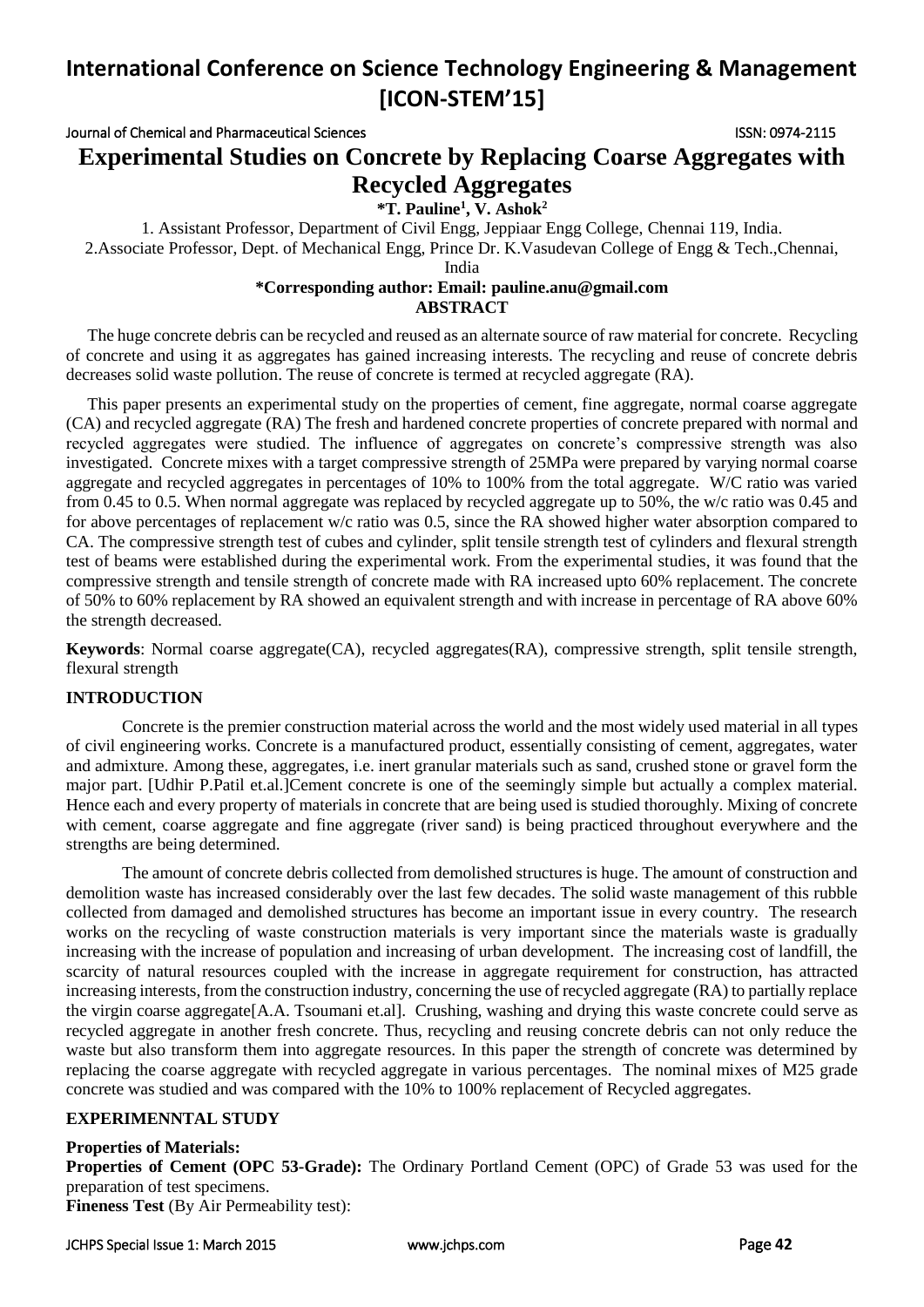#### Journal of Chemical and Pharmaceutical Sciences ISSN: 0974-2115

Specific Surface  $= 278m^2/kg$ **Setting Time** (Using Vicat's Apparatus):

Initial setting time  $= 28$  minutes Final Setting Time  $= 158$  minutes

**Strength Test:** Compressive Strength Test: Cement sand ratio of 1:3 was used and 12 cubes of size 70.5 mm x 70.5 mm x 70.5 mm were used to find the strength of cement mortar.

7 Days compressive Strength  $= 3.6$  N/mm<sup>2</sup> 14 Days compressive Strength =  $18.4$  N/mm<sup>2</sup> 28 Days compressive Strength =  $52.2$  N/mm<sup>2</sup> Soundness test (Le-Chatelier method)  $= 0.48$ mm

**Specific gravity of cement** (By Density Bottle Method)  $= 3.10$ 

**Properties of Coarse Aggregate (CA):** Crushed granite aggregates particles passing through 20mm and retained on 12.5mm I.S sieve was used as natural coarse aggregates.

| Specific gravity of Coarse Aggregate                             | $= 2.605$ |
|------------------------------------------------------------------|-----------|
| Water absorption of Coarse Aggregate (Density Bucket) = $1.27$ % |           |
| <b>Bulking of Aggregate</b>                                      | $= 2\%$   |

| Flakiness Index (Thickness Gauge)                     | $= 24.46\%$ |
|-------------------------------------------------------|-------------|
| Elongation Index (Length Gauge)                       | $= 24.53\%$ |
| <b>Impact Value (Impact Testing Machine)</b>          | $=18.12%$   |
| Crushing Value (Compressive Testing Machine)          | $= 23.65\%$ |
| Abrasion Value (Los Angeles Abrasion Testing Machine) | $=16.22\%$  |
| Grading of aggregate Fineness Modulus<br>$= 6.89$     |             |

**Properties of Fine Aggregate (FA):** The fine aggregate used in this experimental investigation was natural river sand confirming to zone II.

| <b>Specific gravity of Fine Aggregate</b>             | $= 2.63$   |
|-------------------------------------------------------|------------|
| Water absorption of Coarse Aggregate (Density Bucket) | $= 3.25\%$ |
| <b>Bulking of Aggregate</b>                           | $= 5\%$    |
| <b>Grading of aggregate Fineness Modulus</b>          | $= 2.6$    |

**Properties of Recycled Coarse Aggregate (RA):** Crushed concrete aggregate waste passing through 20mm and retained on 12mm IS sieve were used as recycled coarse aggregate. Recycled aggregate used in this research was crushed concrete, i.e. RA obtained from site near Schemmencherry, Tamil Nadu, India. The recycled aggregates were crushed and soaked in water for 24 hours for water treatment then kept for drying.

| Specific gravity of Coarse Aggregate                             | $= 2.89$    |
|------------------------------------------------------------------|-------------|
| Water absorption of Coarse Aggregate (Density Bucket) = $5.78\%$ |             |
| <b>Bulking of Aggregate</b>                                      | $= 6\%$     |
| <b>Shape Factor</b>                                              |             |
| Flakiness Index (Thickness Gauge)                                | $= 25.62\%$ |
| Elongation Index (Length Gauge)                                  | $= 28.72%$  |
| <b>Impact Value (Impact Testing Machine)</b>                     | $=16.42%$   |
| Crushing Value (Compressive Testing Machine)                     | $=22.85%$   |
| Abrasion Value (Los Angeles Abrasion Testing Machine)            | $=19.72%$   |
| Grading of aggregate Fineness Modulus                            | $= 7.03$    |
| Water: Portable water available in laboratory was used.          |             |

**Test Specimen:** Various combinations of specimens made with M25 Grade of concrete by varying the percentages of aggregates both normal and recycled aggregate are listed in Table 1. The variation in w/c ratio is 0.45% for 0% - 50% replacement of natural aggregate by recycled aggregate and the variation increase to 0.5% from 50% - 100% replacement, due to the increase in the water absorption properties of recycled aggregates.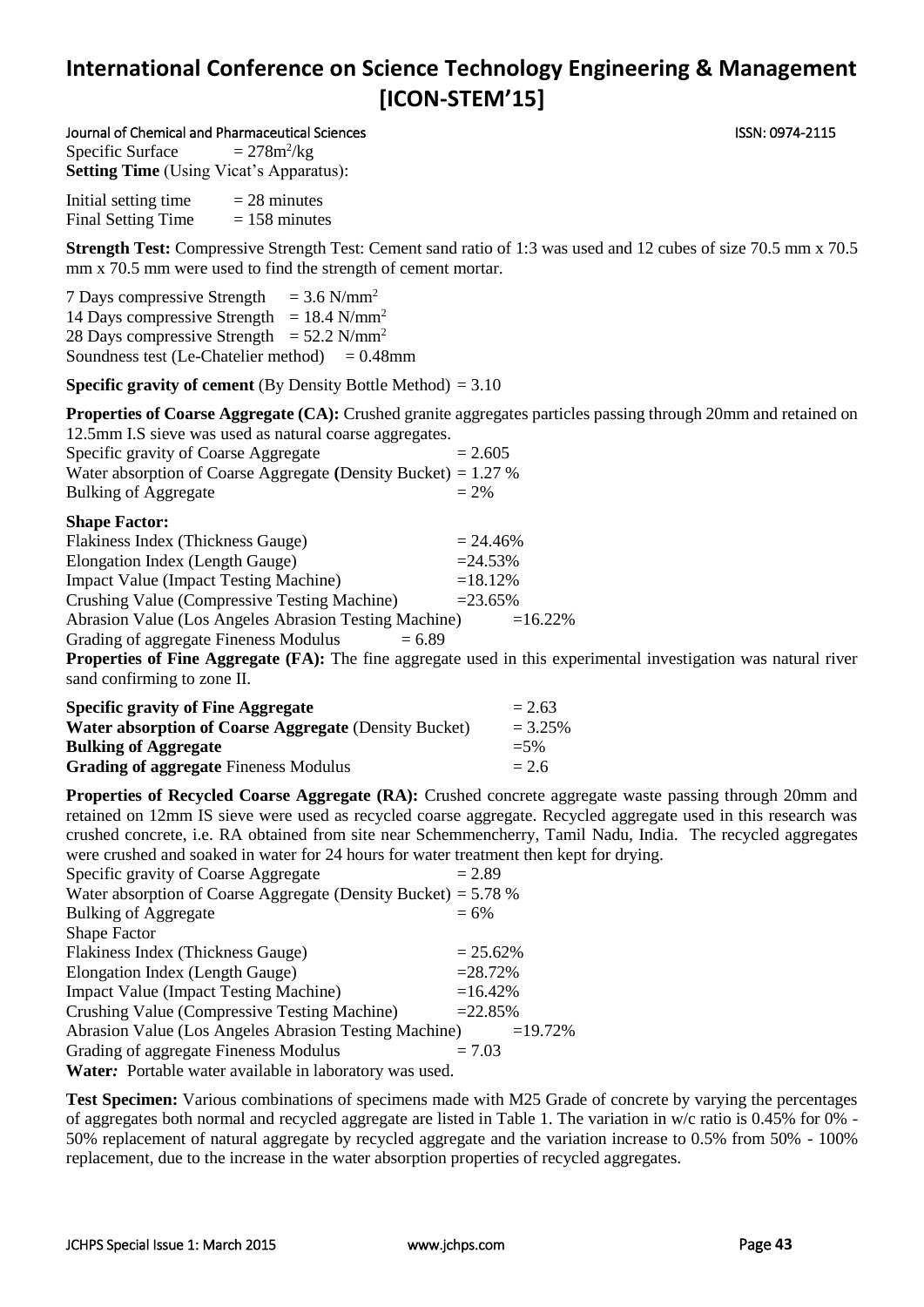#### Journal of Chemical and Pharmaceutical Sciences ISSN: 0974-2115

| <b>Table.1. Description of Specimens</b> |                                        |                                          |                            |                 |       |                        |  |  |
|------------------------------------------|----------------------------------------|------------------------------------------|----------------------------|-----------------|-------|------------------------|--|--|
| <b>Specimen</b>                          | <b>Coarse Aggregate</b>                |                                          | <b>Number of Specimens</b> |                 |       |                        |  |  |
|                                          | <b>Normal Coarse</b><br>Aggregate (CA) | <b>Recycled</b><br><b>Aggregate (RA)</b> | <b>Cube</b>                | <b>Cylinder</b> | Prism | <b>Cement</b><br>Ratio |  |  |
| $RA - 0\%$                               | 100%                                   | $0\%$                                    | 9                          | 18              | 9     | 0.45%                  |  |  |
| (Control Specimen)                       |                                        |                                          |                            |                 |       |                        |  |  |
| RA - 10%                                 | 90%                                    | 10%                                      | 6                          | 12              | 6     | 0.45%                  |  |  |
| RA - 20%                                 | 80%                                    | 20%                                      | 6                          | 12              | 6     | 0.45%                  |  |  |
| $RA - 30%$                               | 70%                                    | 30%                                      | 6                          | 12              | 6     | 0.45%                  |  |  |
| $RA - 40%$                               | 60%                                    | 40%                                      | 6                          | 12              | 6     | 0.45%                  |  |  |
| RA - 50%                                 | 50%                                    | 50%                                      | 6                          | 12              | 6     | 0.45%                  |  |  |
| $RA - 60%$                               | 40%                                    | 60%                                      | 6                          | 12              | 6     | $0.5\%$                |  |  |
| RA - 70%                                 | 30%                                    | 70%                                      | 6                          | 12              | 6     | $0.5\%$                |  |  |
| RA - 80%                                 | 20%                                    | 80%                                      | 6                          | 12              | 6     | $0.5\%$                |  |  |
| RA - 90%                                 | 10%                                    | 90%                                      | 6                          | 12              | 6     | $0.5\%$                |  |  |
| RA - 100%                                | $0\%$                                  | 100%                                     | 6                          | 12              | 6     | $0.5\%$                |  |  |

**Fresh Concrete Test:** Workability, flow property and compaction factor of M25 grade of concrete for various test specimen were studied.

| <b>Table.2.Fresh Concrete Properties</b> |  |  |  |
|------------------------------------------|--|--|--|
|------------------------------------------|--|--|--|

|                      | <b>SPECIMEN</b>      | <b>RA0%</b> | RA1      | <b>RA20</b> | <b>RA30</b>     | <b>RA40</b> | RA   | <b>RA60</b> | <b>RA70</b> | <b>RA80</b> | <b>RA90</b> | <b>RA100</b> |
|----------------------|----------------------|-------------|----------|-------------|-----------------|-------------|------|-------------|-------------|-------------|-------------|--------------|
|                      |                      |             | 0%       | %           | $\%$            | $\%$        | 50%  | $\%$        | %           | $\%$        | $\%$        | %            |
|                      | $w/c$ ratio          | 0.45        | 0.45     | 0.45        | 0.45            | 0.45        | 0.45 | 0.50        | 0.50        | 0.50        | 0.50        | 0.50         |
| Slump Test           | Slump Value          | 22mm        | 17m<br>m | 14mm        | 9 <sub>mm</sub> | 3mm         | 2mm  | $68$ mm     | 53mm        | $47$ mm     | 33mm        | 21mm         |
| Flow Table           | Flow %               | 16%         | 13%      | 11%         | 10%             | 9%          | 6%   | 31%         | 28%         | 20%         | 18%         | 12%          |
| Compaction<br>Factor | Compaction<br>Factor | 0.78        | 0.78     | 0.77        | 0.76            | 0.74        | 0.73 | 0.88        | 0.82        | 0.79        | 0.77        | 0.76         |

**Hardened concrete test:** Concrete mixes prepared for different specimen were casted in cube moulds of size 150 mm x 150 mm x 150 mm, cylinder moulds of diameter 150mm and height 300mm and prism moulds of cross section 100mm x 100mm and length 500mm by proper compaction using tamping rods and keeping in a vibrating table. After proper compaction the concrete in the mould is leveled and allowed to set. After 24 hours the moulds were removed and the specimen were cured in the curing tank for the required or specified days. Specimens stored in water were tested immediately on removal from the water and while they were still in the wet condition. Surface water and grit were wiped off from the specimens and any projecting fins were removed. The testing was done in CTM for compression test or Flexural Testing Machine for bending test. The loads were applied smoothly and gradually. The crushing loads were noted and average compressive and flexural strength of specimens was determined.





**Fig.1.Mixing of Concrete Fig.2.Batching of Concrete Fig.3.Vibrating Table**

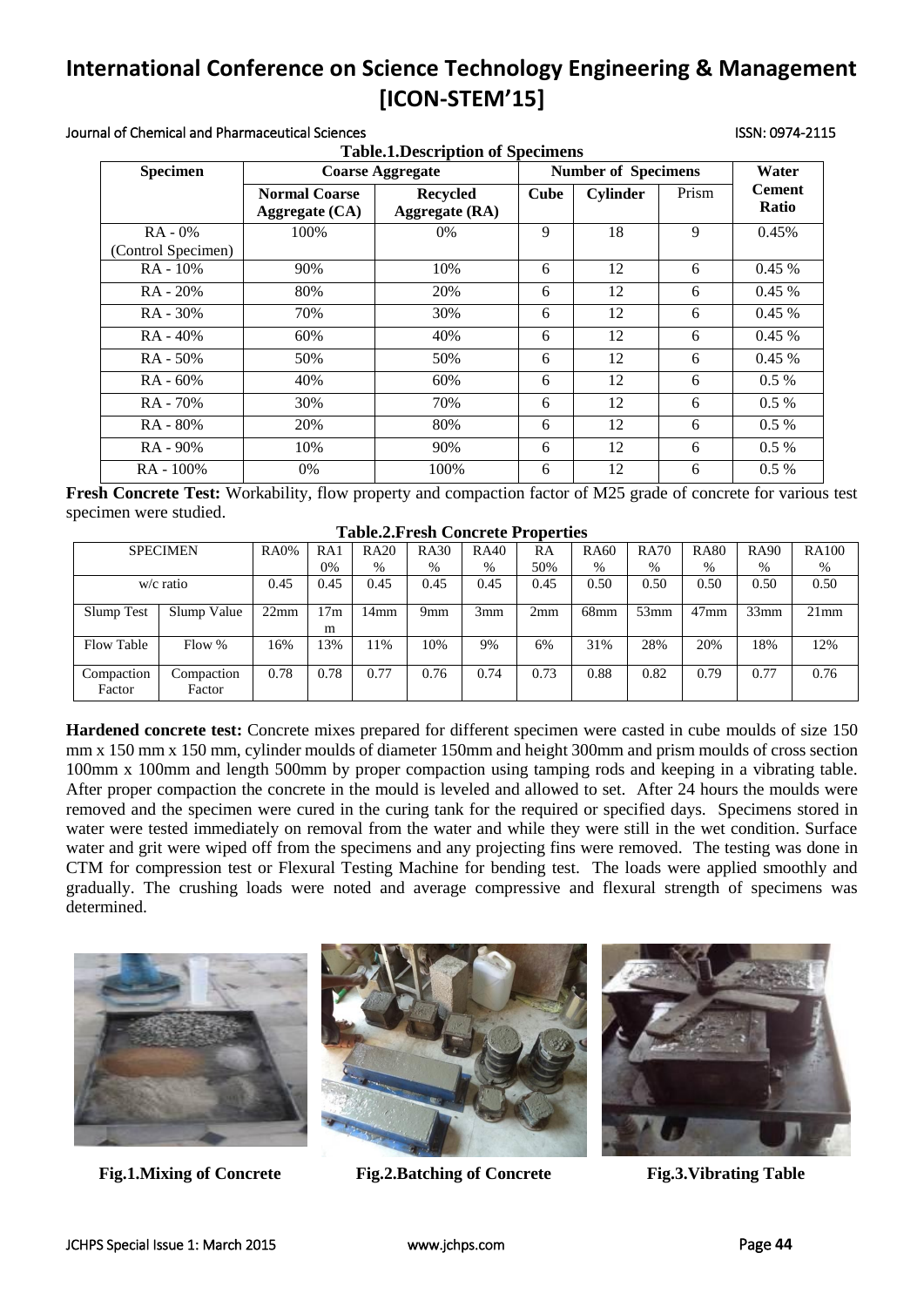### Journal of Chemical and Pharmaceutical Sciences **ISSN: 0974-2115** ISSN: 0974-2115

**Compressive Strength Test:** Compressive strength for hardened concrete was determined by using CTM of 1000kN capacity. The specimens were loaded up to failure and the collapse load was noted. From collapse load and area of cross section of the specimen the Compressive Strength were calculated in the corresponding specimen for 3, 7 and 28 days. The compressive strength of cube and cylinder were calculated from the collapse load.

**Split Tensile Strength Test:** The splitting tests are well known indirect tests used for determining the tensile strength of concrete and referred to as split tensile strength of concrete. The test consists of applying a compressive line load along the opposite generators of a concrete cylinder placed with its axis horizontal between the compressive platens. Due to the compression loading a fairly uniform tensile stress is developed over nearly 2/3 of the loaded diameter. Split Tensile strength for hardened concrete was determined by using CTM of 1000kN capacity. The specimens were loaded up to failure and the collapse load was noted. From collapse load and area of cross section of the loading the Split Tensile Strength were calculated in the corresponding specimen for 3, 7 and 28 days.

**Flexural Strength Test:** Flexural strength measures the tensile strength of concrete. It is a measure of an unreinforced concrete beam or slab to resist failure in bending. It is measured by loading 100mmx100mm concrete beams with a span length of at least three times the depth. The flexural strength is expressed as Modulus of Rupture (MPa) and is determined by standard third-point loading.





**Fig.7.Split Tensile Test in CTM Fig.8.Flexural Test of Beams Fig.9.Flexural Test of Beams**







**Fig.4.Cube Tested in CTM Fig.5.Cylinder Tested in CTM Fig.6.Split Tensile Test in CTM**



The compressive strength of cube and cylinder were calculated based on the collapse load. The figure shows the compressive strength of cube for various percentages of normal coarse aggregate (CA) and recycled aggregates (RA). The compressive strength at 28 days increases rapidly for 10 percentage replacement to 50% replacement and thereafter decreases. There is a significant change between 50% to 60% replacement of CA with RA. When plotted in a smooth graph it shows a significant peak increase around equal percentage variation.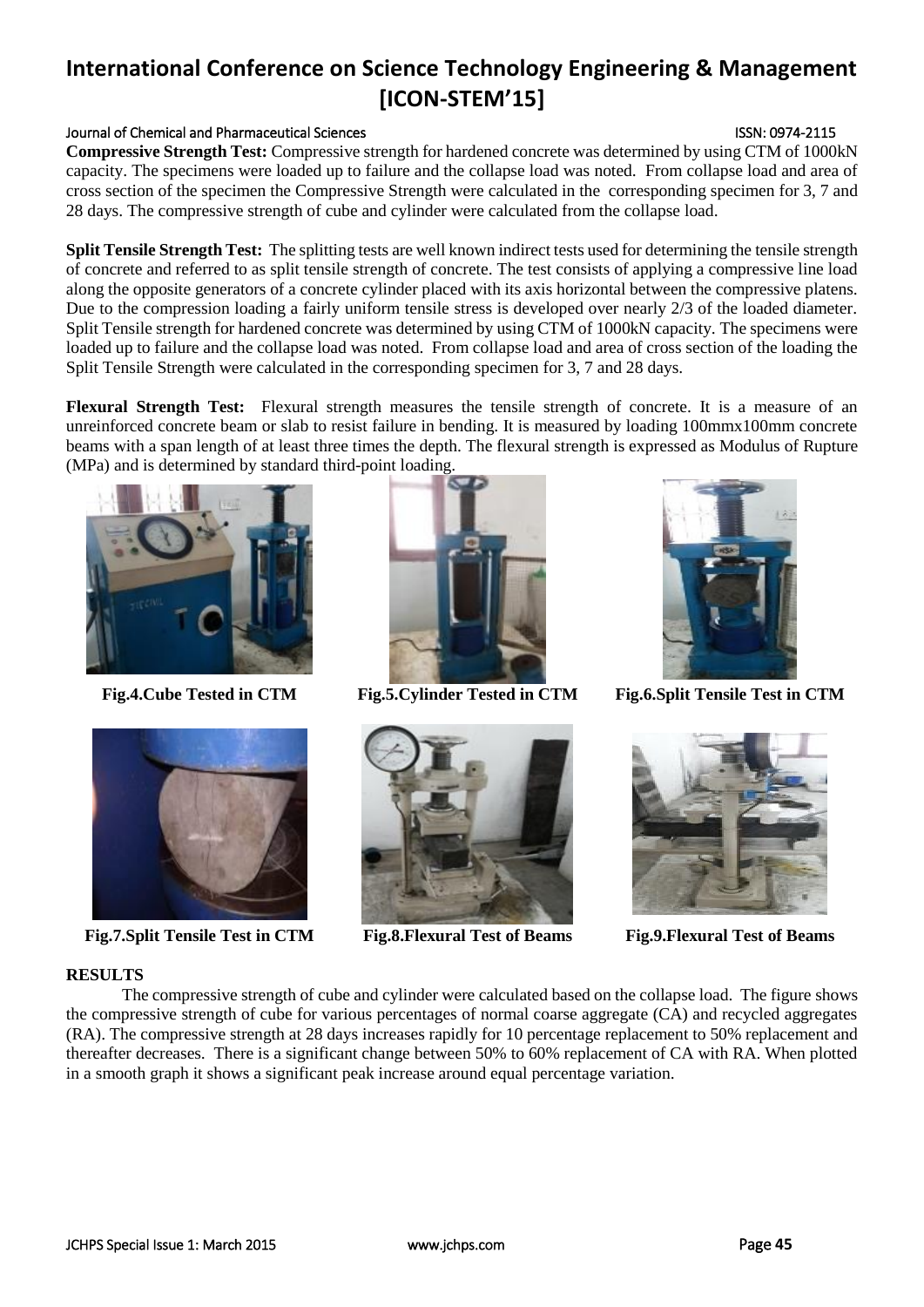

Figure.16.

14 Days

20.01

27.33

26.42

28 Days

27.36

31.47

31.11

60 Days

26.11

31.52

29.33

7 Days

17.85

23.56

22.85

 $\pmb{\mathsf{o}}$ 

 $n%$ 

50%

 $-60%$ 

3 Days

15.26

18.62

18.43